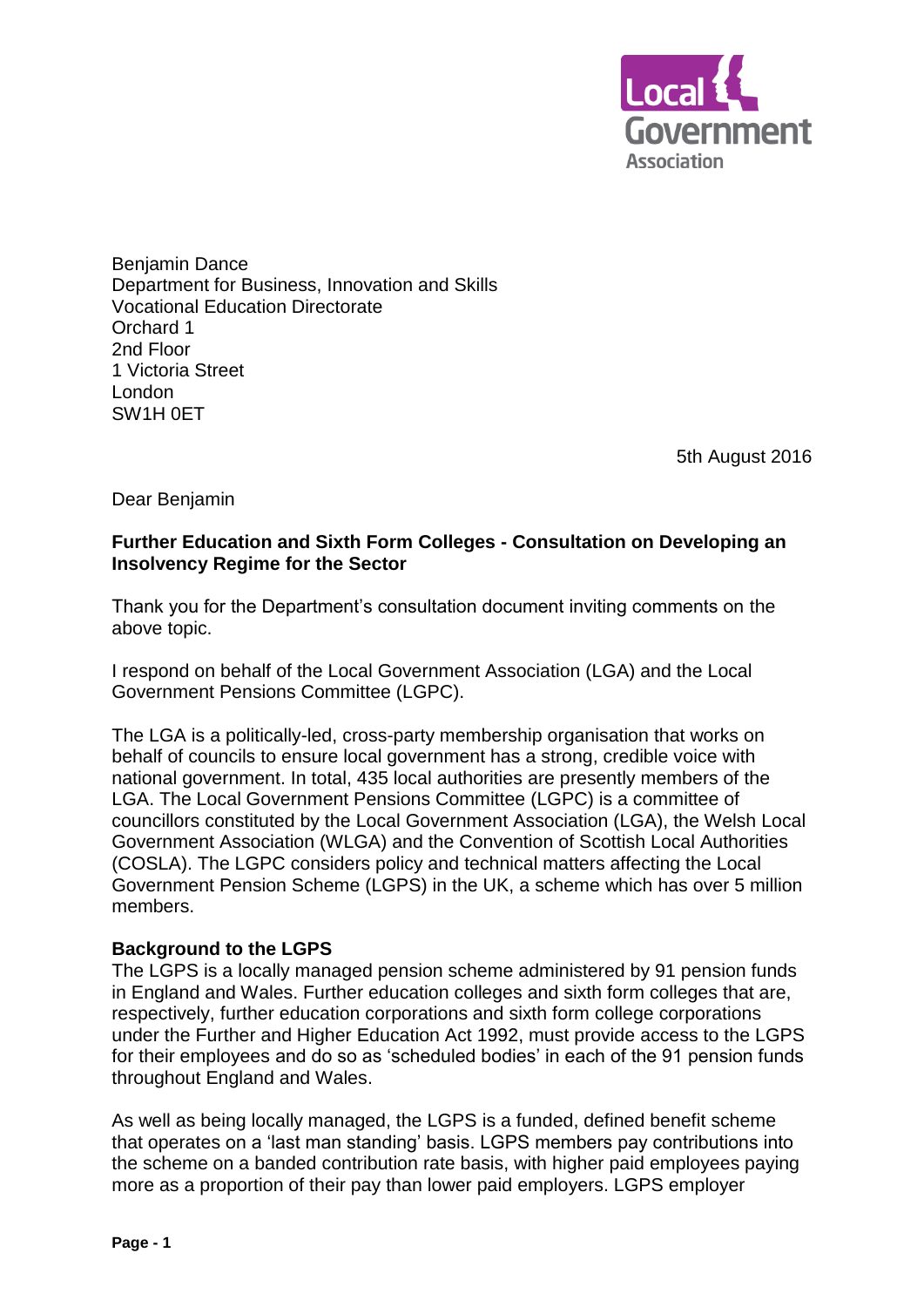

contributions vary depending on need and are generally paid at a rate determined by the cost of providing benefits to their employees. In the event that investment returns are not as good as planned or members live longer in retirement than predicted, it is the fund employers that bear the risk and which will be responsible for picking up the additional costs.

Furthermore, if an employer becomes insolvent and the fund is unable to recover the deficit that the employer owed to the fund at the point of their insolvency, the liability for picking up that employer's pension liabilities falls on to the other employers in the fund. As the LGPS is a public sector pension scheme whose largest employers are local authorities, that will often mean that ultimately the burden falls on the local taxpayer.

## **Responsibility to act in interests of taxpayer**

Turning to the specific proposals outlined in the consultation document, and given the comments above, the LGA are concerned to ensure that all steps are taken to prevent any risk arising that the pension liability of a college falls on to other employers in an LGPS fund, and ultimately the taxpayer. Given that one of the stated aims of introducing formal insolvency proceedings for further education and sixth form colleges is to protect taxpayers, we would propose that the appointed education administrator has a stated responsibility to carry out their function in a way that achieves the best interests for the taxpayer. That would include doing everything possible to avoid the pensions liability falling onto other public sector employers.

## **Area review process**

Whilst we recognise that this consultation isn't specifically about the area review process, the restructure of further education and sixth form colleges in England has the aim of putting colleges on a firmer financial footing and we are supportive of efforts to do so. However, frequently we find that pensions considerations do not play a prominent role in the area review process and often LGPS pension funds are not involved until merger proposals have been agreed. This is a concern to the LGA given the significance of colleges' pension liabilities and we would welcome the opportunity to discuss with yourselves and with the Association of Colleges how pensions issues can be more prominently addressed in the area review process.

## **Wider considerations**

Finally, we recognise that the issues raised above are symptomatic of a wider issue at the heart of colleges' participation in the LGPS, namely that as such bodies are now deemed to be in the private sector, should they be required to participate in a public sector, taxpayer funded pension scheme such as the LGPS when the risk of an inability to meet the liabilities is ultimately borne by the taxpayer? We hope to discuss this matter further with colleagues at the Department and at DCLG in the coming months in order to find a sustainable way forward.

In order to assist in the above discussions, we have undertaken a survey of LGPS pension funds to provide a greater understanding of the pensions liabilities that